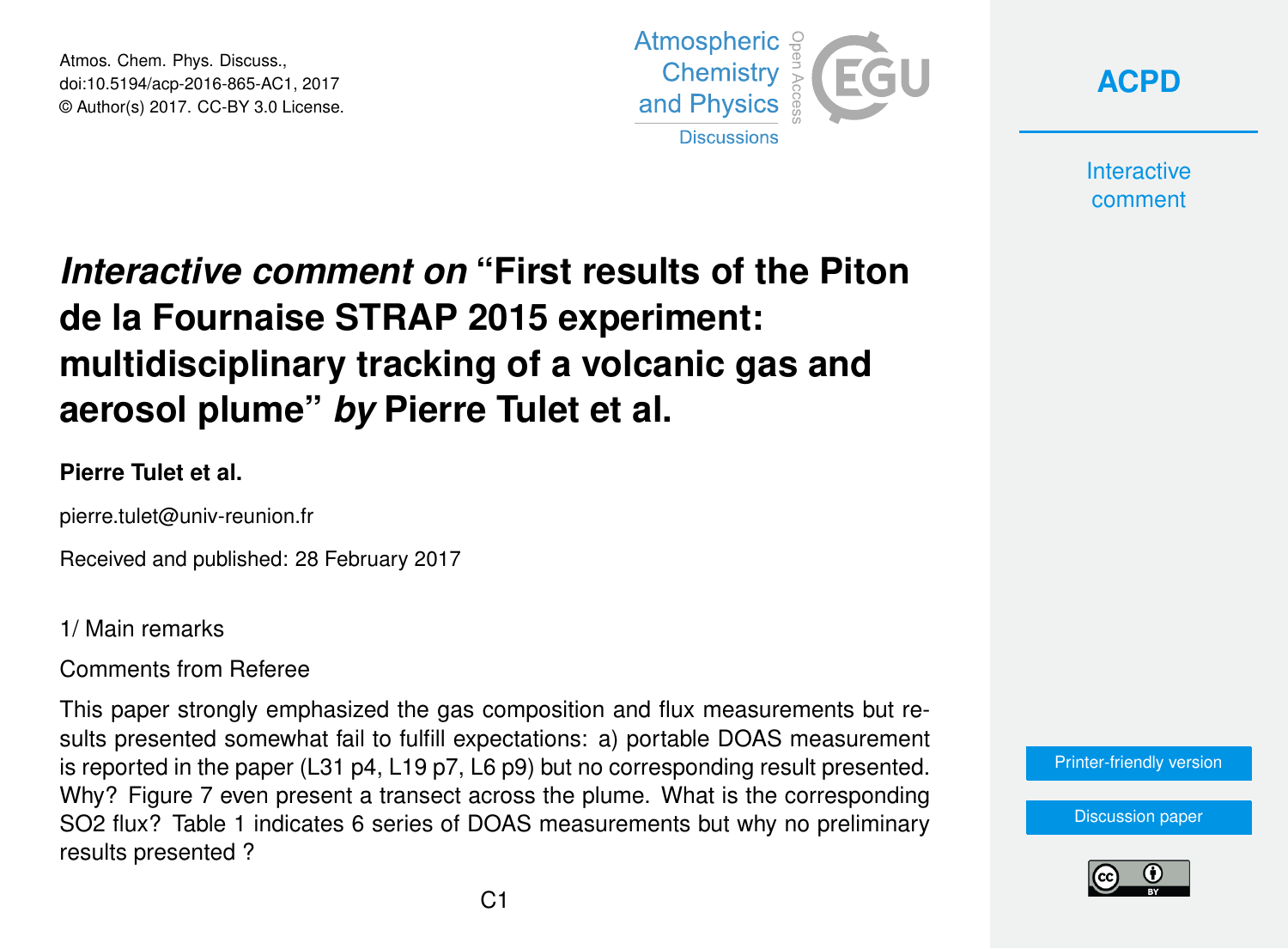#### Author's response

As indicated in Table 1, the dataset of portable DOAS measurements is much smaller in comparison to the NOVAC dataset, which is discussed in detail in the text. We have added to Table 1 the SO2 fluxes calculated using the Salerno et al., 2009 approach. The (few) available portable data are in reasonable good agreement with NOVAC data, as it can be seen in Figure RC1 (attached).

#### Comments from Referee

b) August 2015 eruption is described as following 3 different phases, based on results from DOAS stations (L2-6 p10). But the uncertainties associated to these results are significant (Fig.6). - The eruption phase 1 described as associated to a progressive SO2 flux decreasing trend from 24/08 to 12/09 (L4 p10) is not convincing – this tendency is not clearly decreasing (Fig.6). These gas flux results (Fig.5 and Fig.5) will gain more strength if portable DOAS results are associated. - An "accelerating increase of SO2 flux between 13/09 and 18/10" is somewhat exaggerating. According to Fig.6 and accelerating tendency rather commenced in early October. Figure 6 indicates at least two strong degassing phases: from end august to mid-september and from early October to mid-October. Vigorous intermittent SO2 discharges were recorded between and after these two strong degassing phases.

#### Author's response

The referee points out correctly that Fig. 6 shows large uncertainty ranges and that, based on this figure, the interpretation of changes of activity seems questionable. However, the best estimate of daily SO2 emission, on which the interpretation of eruptive activity is based, is that of Fig. 5. The reason why they seem to differ, is that Fig. 6 shows the results of individual scan measurements that detected the plume. A careful uncertainty analysis was performed for each individual scan measurement, because of highly changing measurement conditions. For example, a plume can be observed completely above the horizon in one scan, and then decrease in altitude some minutes



**Interactive** comment

[Printer-friendly version](http://www.atmos-chem-phys-discuss.net/acp-2016-865/acp-2016-865-AC1-print.pdf)

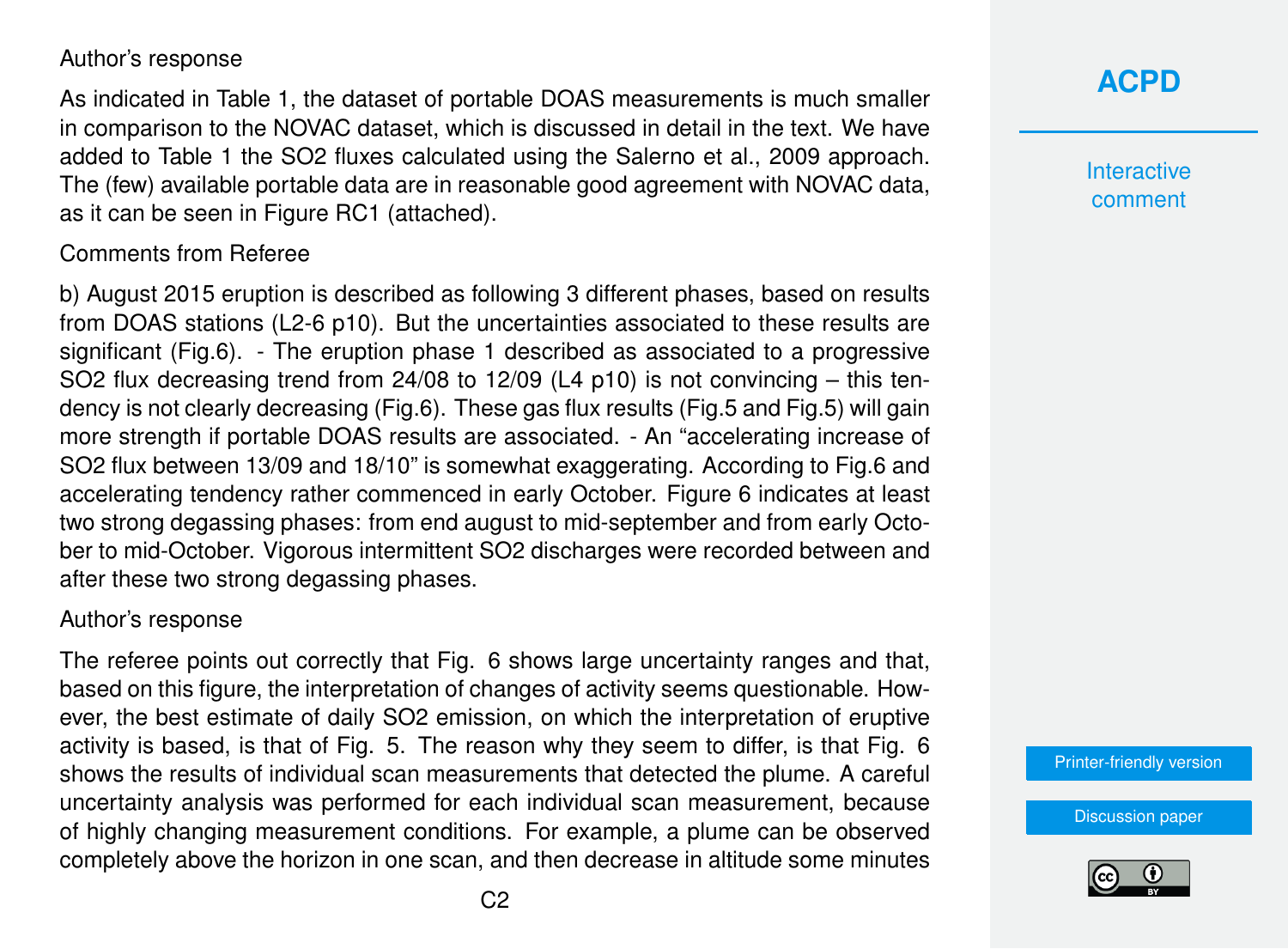later affecting the accuracy of the flux measurement. Presenting all scans with their uncertainty makes look the plot dominated by those measurements with large uncertainty (notice that a single day may have up to  $iA_{\lambda}$  50 scans), but we think the plot actually shows that the uncertainty varies among measurements and that some may indeed be quite large, presenting a challenge for interpretation. To compute a reasonable estimate of the daily mean value and its standard error (shown in Fig. 5), all valid scan measurements within a day are combined, weighting them according to their individual uncertainties, as explained succinctly in the caption of Fig. 6. By these approach, not only the mean value is more representative of the daily emission, but also the standard error accounts for the fact that the larger the number of validated measurements, the more representative the statistic. In any case, we have remake Fig. 6 changing scale and using scatter points instead of columns, for better readability. Time evolution of SO2 fluxes and their correlation with changes in magma bulk composition, lava flux, and other geophysical parameters during the August 2015 eruption has been discussed in detail in Coppola et al., 2017 (EPSL); eruptive phases have been defined using this multidisciplinary approach; their description has been partly modified in this manuscript.

### Comments from Referee

c) MultiGAS measurements is outline several time in the paper (L32 p8, L33 p10, L1 p11, L6 p11, L13 p11, L31 p17,. . .) and table indicates a total of around 8h of recording from May to October 2015. But curiously only 2 ratios are provided :  $H2O/CO2 = 50$ 240 (L12 p11) and CO2/SO2 <0.6 (L13 p 11).

### Author's response

Reported values correspond to the measured ranges, not to two values. Text has been modified accordingly, and mean compositional data for the 2 distinct eruptive phases are now provided.

Comments from Referee

# **[ACPD](http://www.atmos-chem-phys-discuss.net/)**

**Interactive** comment

[Printer-friendly version](http://www.atmos-chem-phys-discuss.net/acp-2016-865/acp-2016-865-AC1-print.pdf)

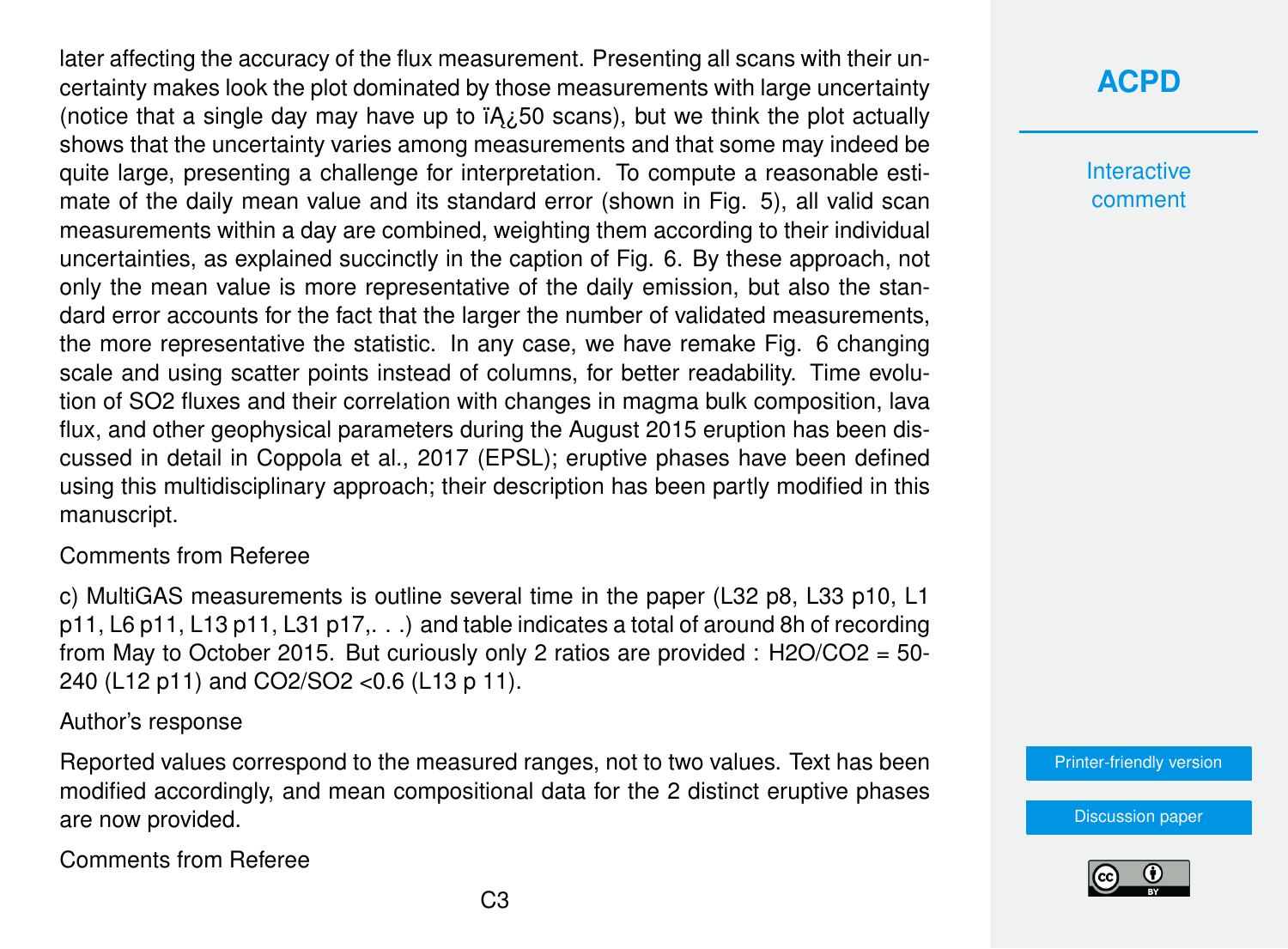- It is well known that H2O and even CO2 are not easily measured in the plume. What is the error of this ratios ? A figure of the plots should be very informative. - Figure 7 gives concentration results which are not exploitable. The behaviour of H2O, CO2 and SO2 are totally different which may suggest no common source, that is surprising given that some of the measurement are performed close to the vent.

#### Author's response

Fig. 7 has been modified; in the original version, we wanted to emphasize the measurements of concentrations in situ by helicopter flight, which are informative for the meteorological community. We have now shown a typical ground based measurement performed closed to the vent, showing the occurrence of both correlated and uncorrelated peaks. Correlated peaks are indicative of a common source (volcanic degassing), while H2O-CO2 peaks (with no corresponding SO2 peak) imply contributions from ambient air (H2O) and/or low-t degassing features (CO2). The error in derived H2O/CO2 ratios is <20% in dense plume conditions, while it can increase up to 50% in dilute plumes, where the volcanic signal becomes limited compared to ambient air levels.

### Comments from Referee

- Should we understand that H2O/CO2 and CO2/SO2 ratios are unchanged over the eruptive period ? That would be very surprising given the dynamic of the eruptive activity. Authors should add more results of multiGAS measurements and check the ratio changes which might describe better the eruption dynamic than the SO2 flux from the stationary DOAS.

### Author's response

As a general comment, we want to stress that the detailed volcanological interpretation of the full dataset is not the main target of this paper; several other papers (e.g. Coppola et al., 2017) are under preparation, and they permit a complete analysis of each part of the dataset. In this paper, multiGAS data are only presented to give a

# **[ACPD](http://www.atmos-chem-phys-discuss.net/)**

**Interactive** comment

[Printer-friendly version](http://www.atmos-chem-phys-discuss.net/acp-2016-865/acp-2016-865-AC1-print.pdf)

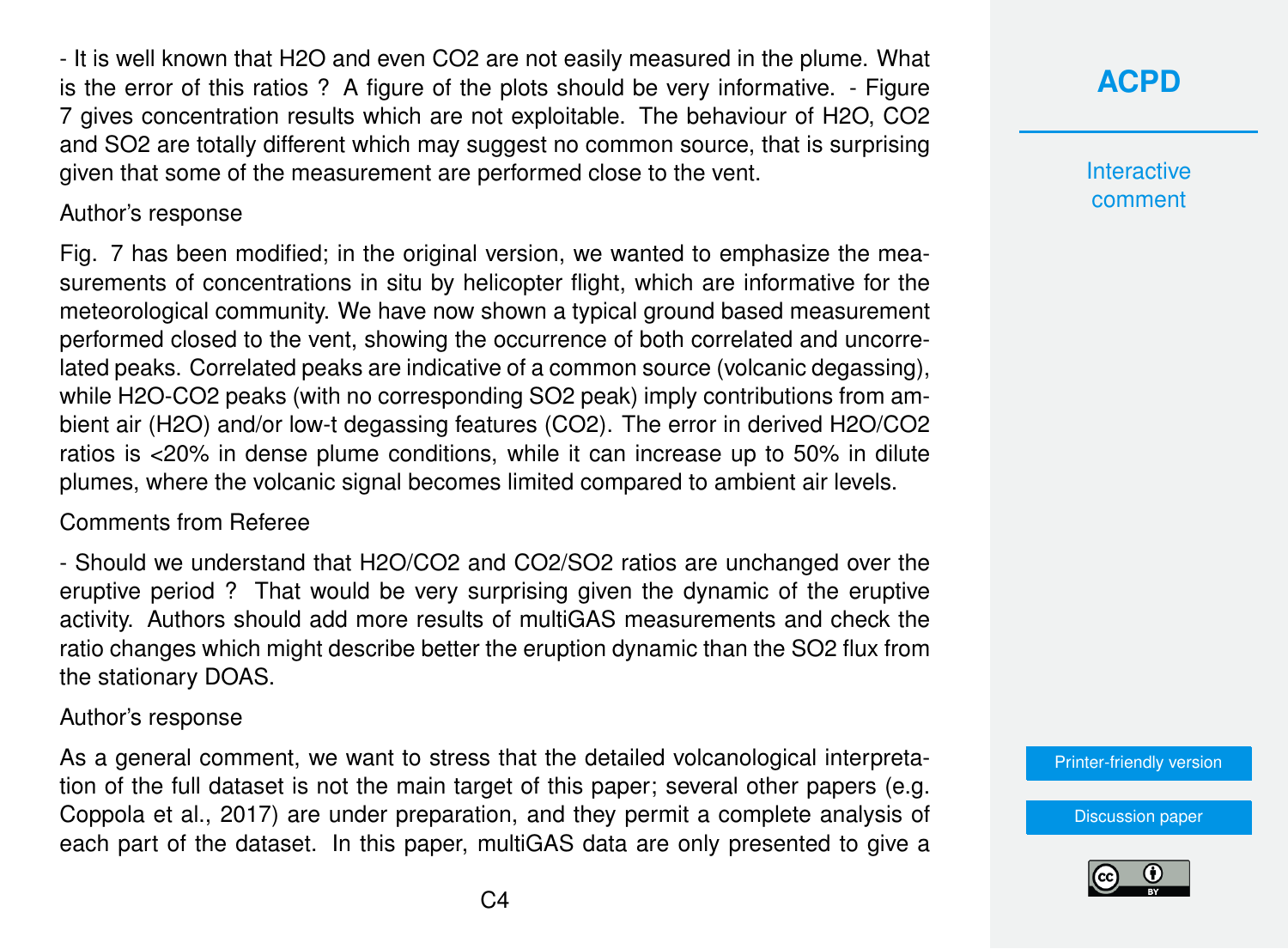general idea of the plume composition near the vent and of the bulk fluxes; these parameters are fundamental to model plume ascent and dispersion; detailed discussion of the multiGAS dataset is the topic of a distinct paper (currently under preparation) which integrates a broader geochemical dataset.

#### Comments from Referee

- L32 p 4 indicates H2S was also measured. But curiously no result mentioned this gas. Is this suggest no H2S in the system ? That would be very surprising.

#### Author's response

H2S makes an irrelevant fraction of the S budget in the high-T vent emissions studied here, and was essentially below detection.

#### 2/ Minor remarks

Comments from Referee - L25 p4: accumulation chamber for CO2 soil flux. Is this instrument deployed ? Not referring to in the rest of the paper. Add reference if developed elsewhere. Author's response As indicated in the text, CO2 fluxes are part of the measurements routinely performed by the OVPF observatory and they are part of the rich dataset acquired during each eruption of Piton de la Fournaise. Their presentation is not relevant here, as in this paper we focus on gas plume emission and dispersion.

#### Comments from Referee

- L21 p6, delete 2 after August.

Author's response

Thanks, it has been done.

Comments from Referee

- L21 p6, the date format is e.g., 2 August 2015 whilst L22 p6 the format is e.g., August 24, 2015. Harmonize date format throughout the paper.

**[ACPD](http://www.atmos-chem-phys-discuss.net/)**

**Interactive** comment

[Printer-friendly version](http://www.atmos-chem-phys-discuss.net/acp-2016-865/acp-2016-865-AC1-print.pdf)

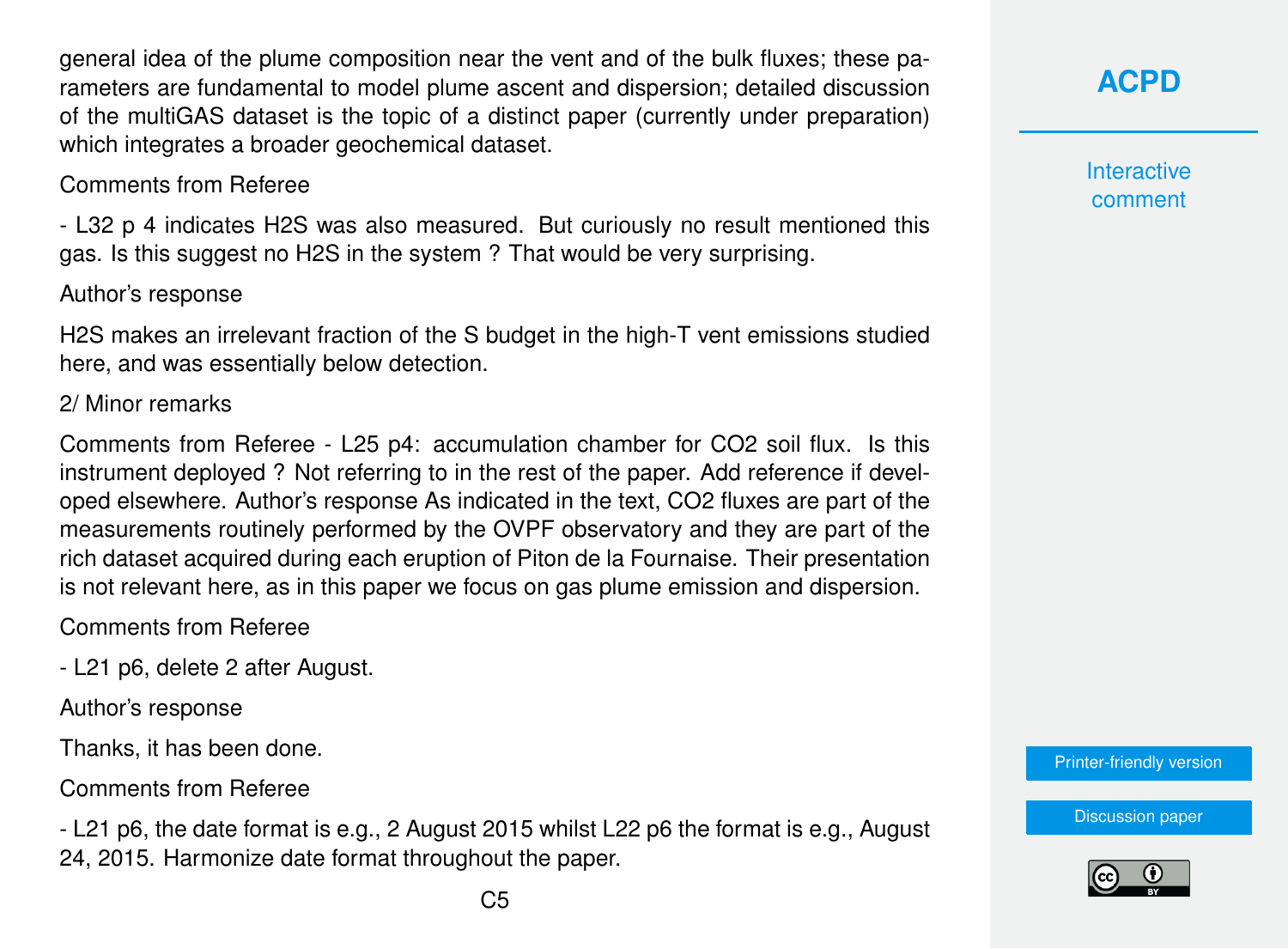Author's response

Thanks, it has been done.

Comments from Referee

L21 p6, to the south-southeast ?... to the north ? L22 p6, to the west-southwest? What are these direction referred to ?

Author's response

The previous sentence specified that directions are referred to the Bory crater, we think it is obvious as it is presented.

Comments from Referee

- L31-32 the output budget ? Not calculated in the paper, why? Do add reference if done elsewhere.

Author's response

Budget have been computed. We added new sentences in the new version to discuss these results.

Author's changes in manuscript

In section 3.3Âă: ÂnÂăWater is recalculated from hygrometric measurements. Subtraction of the atmospheric background permits the quantification of the elemental molar ratios (e.g. H2O/SO2, CO2/SO2 molar ratios) in the volcanic emissions. Correlation of these ratios with the SO2 fluxes (4.8+/-1.1 kt in May and 33.8+/-7.4 kt in August; Coppola et al., (2017)) measured by DOAS permit here a first estimation of the syn-eruptive fluxes of H2O and CO2 released by the eruptive vent(s). $\hat{A} \tilde{A} \hat{A} \tilde{A}$  In section 4.2  $\hat{A} \hat{n} \hat{A} \tilde{A}$ The combination of DOAS and MultiGAS permits to estimate that the May eruption emitted a minimum of 258 kt H2O 4.8 kt SO2 and 0.8 kt CO2, while the August-October eruption erupted 2649 kt H2O, 33.8 kt SO2 and 9.3 kt CO2.Âz˙

**[ACPD](http://www.atmos-chem-phys-discuss.net/)**

**Interactive** comment

[Printer-friendly version](http://www.atmos-chem-phys-discuss.net/acp-2016-865/acp-2016-865-AC1-print.pdf)

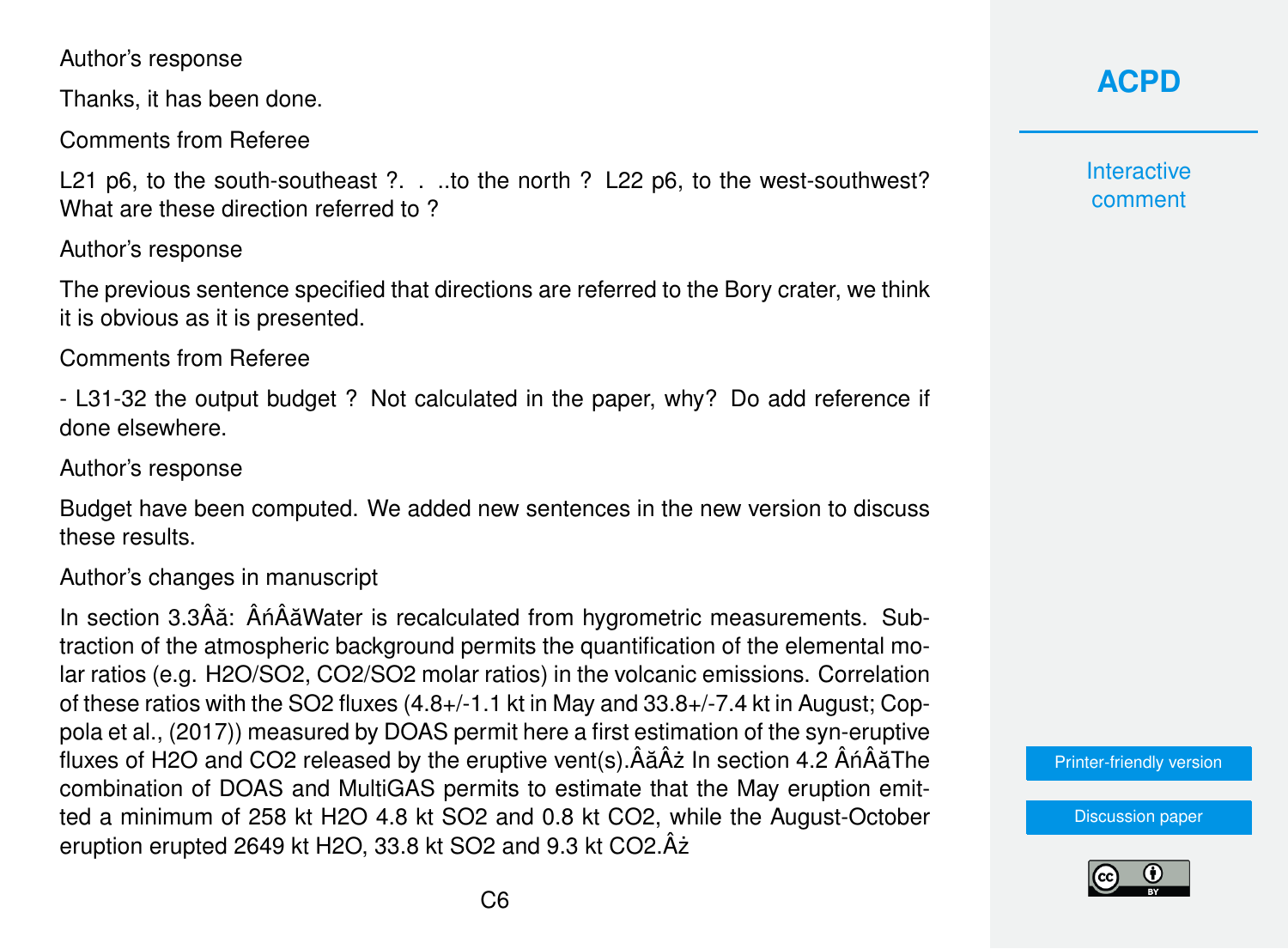Comments from Referee - L12 p9, DOAS sessions are acquired with a high rate – what does it mean by high rate ?

### Author's response

Thank you, we have specified the sampling rate of typically 5-10 min.

Comments from Referee

- L25-27 p9, 1870 t/d and 1840 t/d is that same if taking into account the errors. Thus not so sure that highest SO2 emission rate was observed on 20 May – maybe tone down this comparison.

Author's response

On the basis of our analysis, which treats carefully the uncertainty, we found that the mean flux measured on 20 May 2015 was indeed the highest in the record. Fig. 5 shows the respective standard errors for the interested reader.

Comments from Referee

- L31 p9, May SO2 fluxes are not in fig.6, but fig.5 – do modify the sentence.

Author's response

Thank you, the sentence was modified.

Comments from Referee

- L35 p9, add reference to the estimated 24-37 m3/s, or give further details if calculated in this work.

Author's response

The calculation has been performed in this work and the appropriate reference has been included. Reference been added.

**[ACPD](http://www.atmos-chem-phys-discuss.net/)**

**Interactive** comment

[Printer-friendly version](http://www.atmos-chem-phys-discuss.net/acp-2016-865/acp-2016-865-AC1-print.pdf)

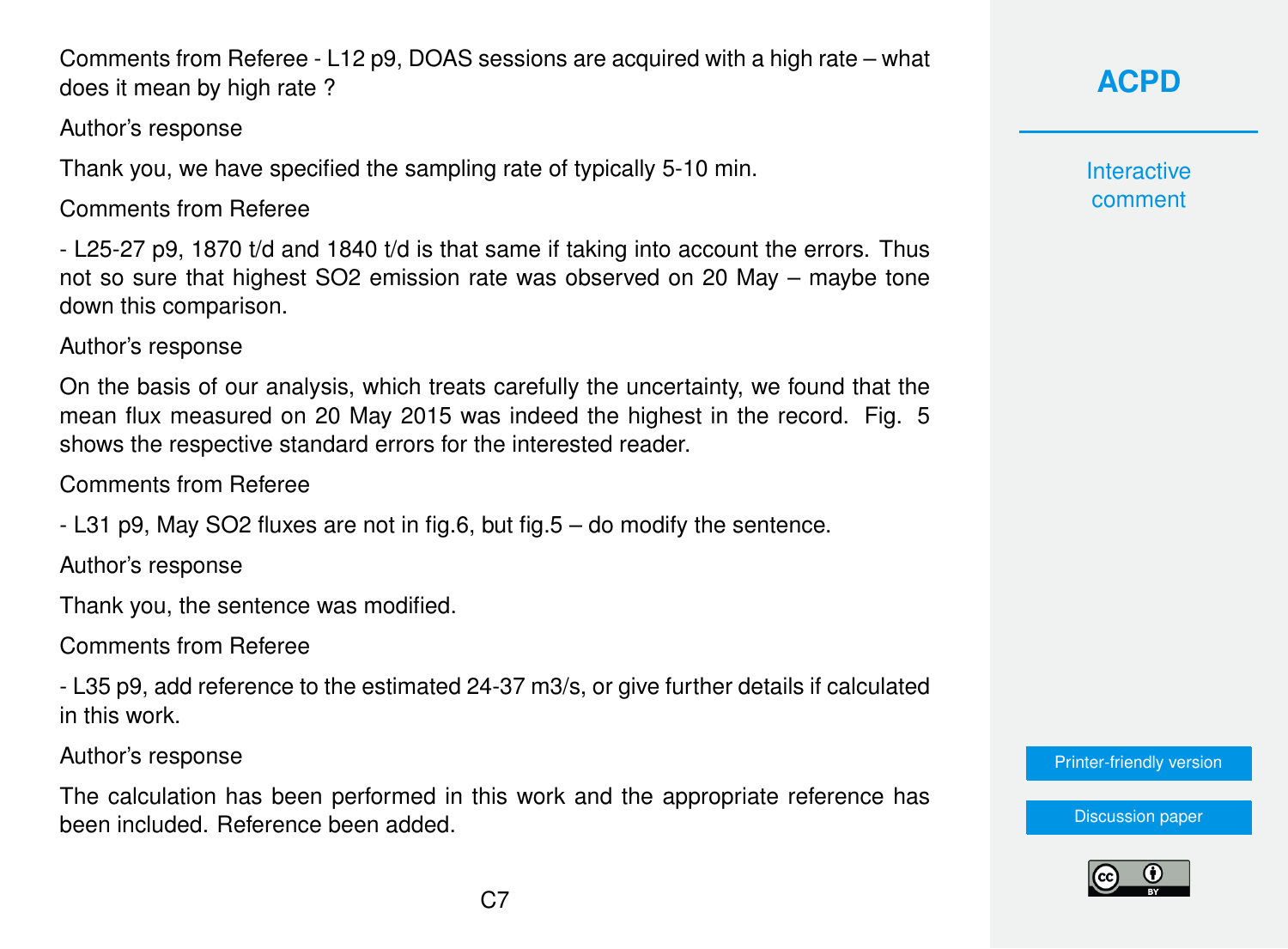Please also note the supplement to this comment: [http://www.atmos-chem-phys-discuss.net/acp-2016-865/acp-2016-865-AC1](http://www.atmos-chem-phys-discuss.net/acp-2016-865/acp-2016-865-AC1-supplement.pdf) [supplement.pdf](http://www.atmos-chem-phys-discuss.net/acp-2016-865/acp-2016-865-AC1-supplement.pdf)

Interactive comment on Atmos. Chem. Phys. Discuss., doi:10.5194/acp-2016-865, 2016.

# **[ACPD](http://www.atmos-chem-phys-discuss.net/)**

Interactive comment

[Printer-friendly version](http://www.atmos-chem-phys-discuss.net/acp-2016-865/acp-2016-865-AC1-print.pdf)